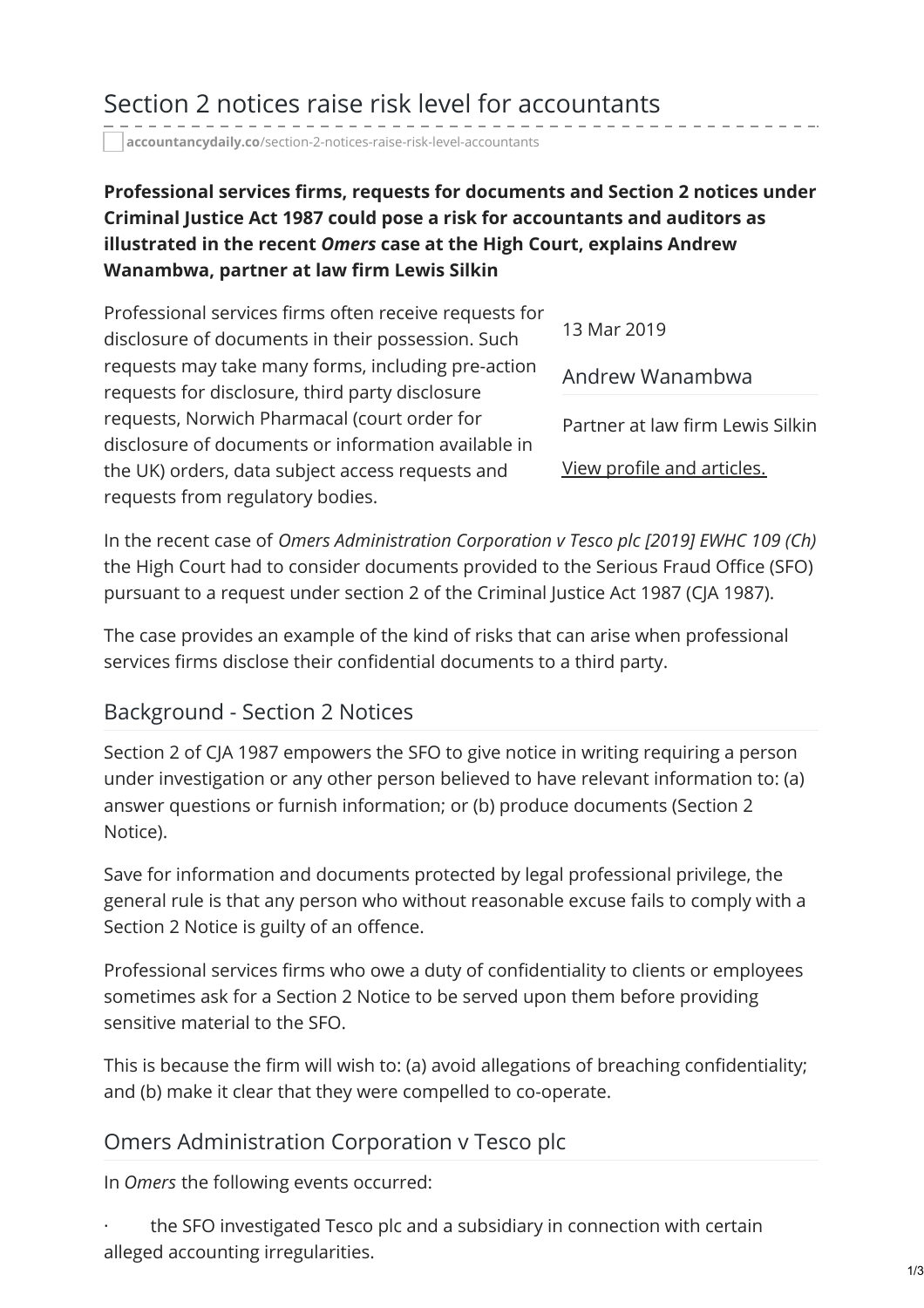as part of its investigation the SFO served Section 2 Notices on various third parties, whose identities were kept confidential in the case (the third parties), and thereby obtained confidential evidence from those parties (the SFO documents).

the SFO provided Tesco with the SFO documents for the purpose of negotiations about a deferred prosecution agreement. It was made clear to Tesco that the SFO documents must be kept confidential.

Tesco was then separately sued by two sets of claimants (the claimants) who sought compensation for losses allegedly caused by the above irregularities.

it was accepted by all parties that the SFO documents in the possession of Tesco were relevant to the claimants' claim.

· certain of the third parties objected to Tesco's disclosure of the SFO documents to the claimants. The third parties objected on the basis that the SFO documents were provided by them under compulsion and in the reasonable expectation that they would be kept confidential.

Tesco was caught by two potentially conflicting obligations: the obligation of confidentiality to the SFO and third parties on the one hand, and the obligation to give full and proper disclosure to the claimants in the underlying claim.

The High Court found that the SFO documents in the hands of Tesco had to be disclosed to the claimants. Such disclosure was required because it was common ground that, although confidentiality should be taken into account, it does not of itself offer grounds for protection from disclosure.

Instead, all the circumstances of the case must be taken into account without any presumptions one way or the other.

The Court found that the question is whether the overriding objective of dealing with the case justly and at proportionate cost could be secured without production of the SFO documents. It decided that in cases such as this one it must consider whether the same information is available from another source and whether a restricted form of disclosure would suffice. But it was held that if a document was relevant that may well outweigh or take precedence over other considerations.

### Conclusion

Although the *Omers* case did not concern the disclosure of privileged material, it nevertheless contains a valuable lesson for professional services firms: documents provided to the SFO pursuant to a Section 2 Notice may find their way into the hands of unexpected parties and can even be used in subsequent unrelated litigation.

Although the matter has not yet been tested, it must be assumed that the approach in *Omers* would apply where documents are compulsorily disclosed to regulatory bodies.

A copy of the judgment in *Omers* can be found [here](http://www.bailii.org/ew/cases/EWHC/Ch/2019/109.html).